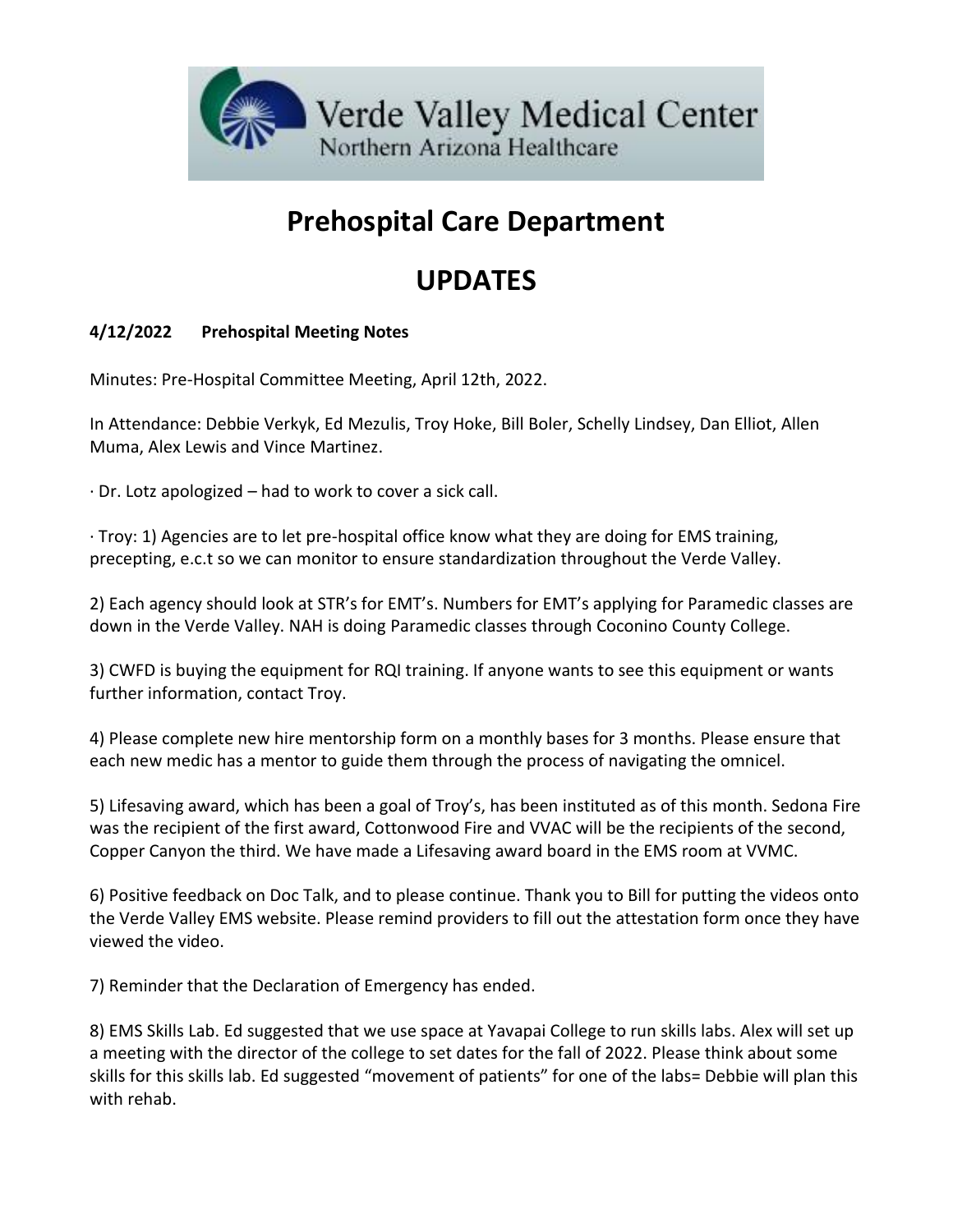· Vince: 1) ESO update – Phase 2 will be moving forward in May in consultation with a super user group. Still waiting for some answers to questions from ESO.

2) NAEMS- Reminder grant applications are coming to an end at the end of this week.

3) 2 Bills are in the works at state level. One addresses patient refusals the other transport of Title 36 patients.

· Debbie: 1) Kent, VVMC Clinical Manager, requested that EMS providers please assist ED staff with writing the patients name and DOB on rhythm strips left with patient. That will assist in the identification should the RN forget to mount the strips.

2) If providers continue the practice of not documenting narcotic waste, taking narcotics out under "Outdates" instead of under a patient, pharmacy may adopt the policy to mirror that of FMC. EMS will no longer be able to remove narcotics from Omnicell but have to take completed medical report to pharmacy in order to replace narcotic. There is now 24/7 pharmacist at VVMC.

3) All agencies agreed with material Pyxis increases in October.

4) Debbie, Troy and Schelly are certified Matter of balance trainer. Together with Ed and Eric that makes 5, we will start classes soon.

NEXT MEETING July 12TH @ 10:00

#### **3/1/2022 CAREMSG Updates**

#### Summary of CAREMSG 2022 Updates

- 1. Typographical fixes
	- a. Moved lightning bolts that overlapped text
	- b. Updated date on cover sheet
- 2. Tachycardia
	- a. Clarified diltiazem dosing for patients patients > 65 y.o. to match in both Stable SVT and AFib/Aflutter section
	- b. Add hyperlink to unstable tachycardia signs & symptoms
- 3. Cardiac Arrest
	- a. Remove CCR/MICR verbiage
	- b. Combine adult and pediatric into one guideline
		- i. Airway/ventilation  $-$  age cut-off
		- ii. Drug age cut-off
		- iii. Defib age cut-off
	- c. Clarify repeat dose interval for Amiodarone
	- d. Remove option to give medications via ETT
	- e. Updated Lidocaine dosing to 1 mg/kg
	- f. Cardiac Arrest Flow Sheet added
- 4. ROSC and Re-arrest guideline
	- a. Updated to include both adult & pediatric patients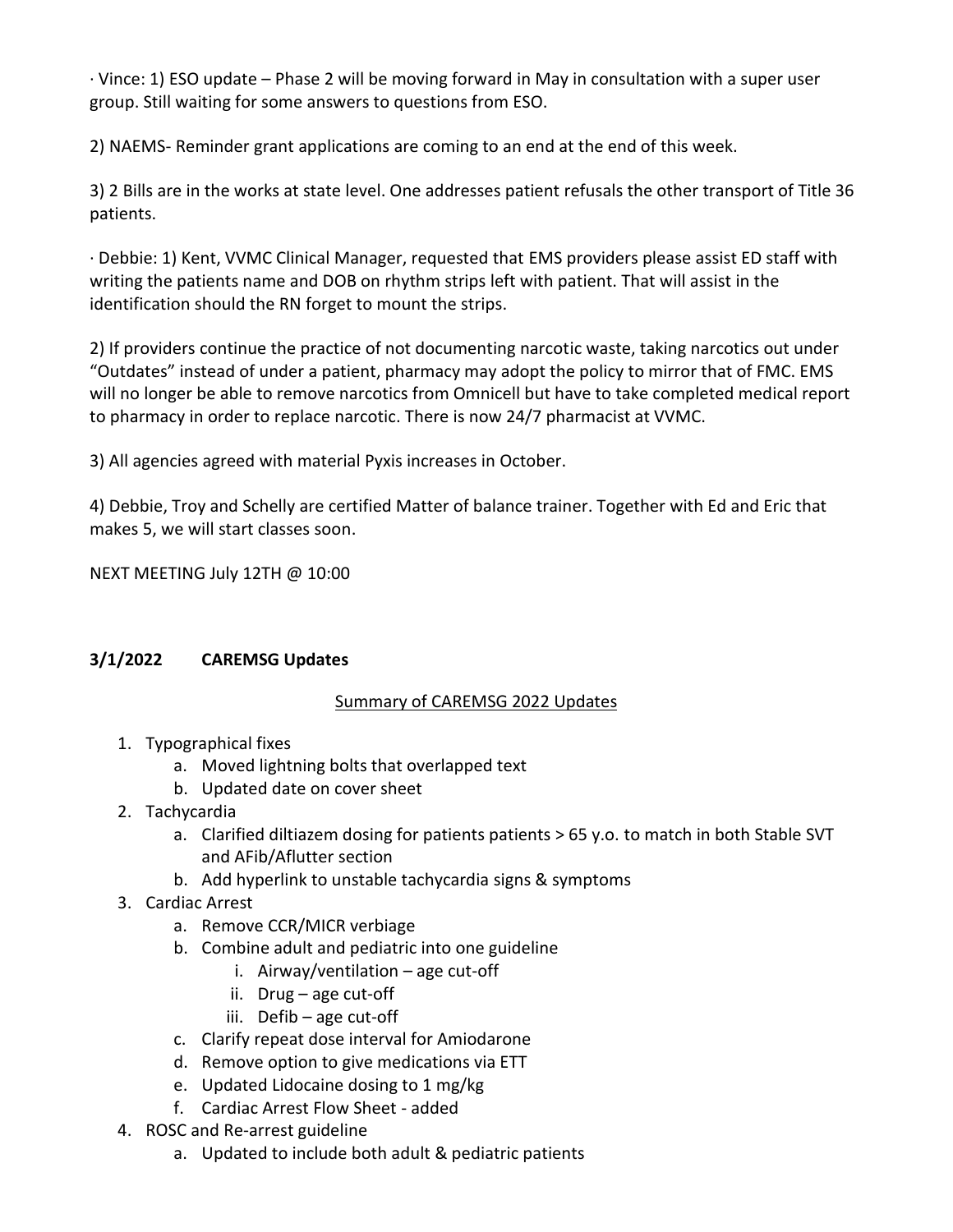- b. Clarified language on repeat Epi dosing
- c. Expanded language on post-ROSC care
- 5. Additional Personnel Ride-in/Follow-up guideline added
- 6. ALS Release to BLS guideline added
- 7. Magnesium dosing
	- a. Peds Resp and cardiac arrest updated to = 50 mg/kg, max 2g
	- b. Change made for ease of use and consistency
- 8. Rocuronium
	- a. Added to RSI algorithm as optional agent
	- b. Requires agency/medical director approval
	- c. Request from agency that utilizes this for RSI
- 9. IO added to all guidelines where route of administration lists IV
	- a. ex. Medication x mg/kg IV/IO
	- b. Request from several agencies/providers for consistency and ease of use
- 10. Updated ADHS COVID treatment guideline
- 11. Emergency Operations Rehabilitation guideline added
- 12. BRUE
	- a. Have had combined verbiage for a few years, national standard is BRUE terminology
	- b. All references to ALTE removed
- 13. Refusal language
	- a. Clarified BRUE age cut-off (< 12 m.o.)
	- b. Added "respiratory distress" to high risk refusal list
- 14. Drowning: Adult and pediatric
	- a. Added language to consider PEEP to support oxygenation
- 15. Trauma TOR
	- a. Clarified language at the bottom regarding when to contact online medical direction
- 16. VAD/TAH
	- a. Split VAD and TAH into 2 guidelines
	- b. Updates per VAD centers
- 17. Anaphylaxis
	- a. Changed pediatric Epi dose to 0.01mg/kg, max dose 0.3mg IM
	- b. Updated repeat dosing interval to Q5min from Q5-15min
- 18. Consistent dosing for Pediatric Epi IM = 0.01 mg/kg, max dose 0.3mg
	- a. Anaphylaxis
	- b. Bronchospasm
- 19. Sepsis
	- a. Clarified language in top box that sepsis is defined as box  $1 + 2$  and severe sepsis is defined as box  $1 + 2 + 3$
- 20. Airway management guideline
	- a. Added language regarding using cuffed endotracheal tube for pediatric patients
- 21. RAMP/Trauma Triage
	- a. Added to guidelines
- 22. VAN
	- a. Specify FAST is required
	- b. VAN listed as screening tool for LVO
	- c. Deleted time of onset for VAN
- 23. Categorized EDs and FSEDs updated
- 24. Categorized Stroke Centers Updated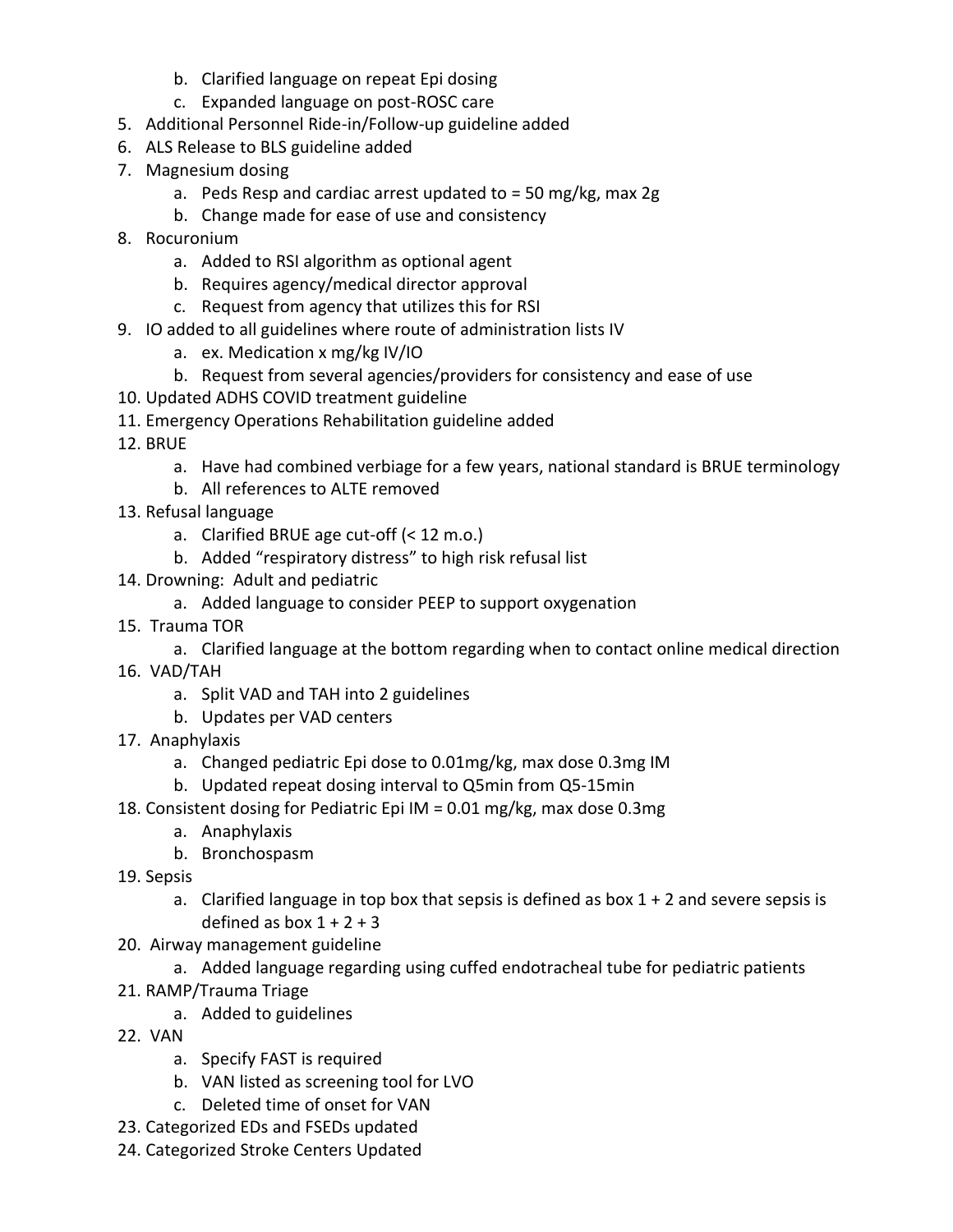- 25. Cardiac Receiving/Referral Centers updated
- 26. TXA voted down at VMD  $\rightarrow$  will not be added to 2022 guidelines
- 27. Tox updates pending final vote on January 20<sup>th</sup>  $\rightarrow$  will be added in after that meeting

### **2/1/2022 Baby Safe Haven**

This is FYI if your station is a Newborn Baby Safe Haven :

Per ARS § 8-528. Newborn infants left with safe haven providers; placement protocol; definitions P. The protocols prescribed in this section apply only to an unharmed newborn infant who is **thirty days** of age or younger and who is not alleged to have been neglected or abused. If an infant who is transported to a hospital is older than thirty days or has been harmed, the hospital shall contact the department, and the department shall take custody of the infant.

## The time period allotted for dropping off a baby in a Safe Haven went from 72 hours to 30 days.

#### **1/11/2022 Prehospital Care Committee Minutes**

In Attendance: Debbie Verkyk, Ed Mezulis, Troy Hoke, Bill Boler, Schelly Lindsey, Jon Gable, Dan Elliot, Allen Muma, Alex Lewis ,Marie Carpenter and Vince Martinez.

- Introduction of Vince Martinez as the NAH Pre-Hospital program Director. Vince spoke about phase 2 ESO platform implementation. See attached power point presentation.
- Troy:

1) Agencies are to let pre-hospital office know what they are doing for EMS training, precepting, e.c.t so we can monitor to ensure standardization throughout the Verde Valley.

2) In the process of working with NAH to get RQI for agencies in Verde Valley = Will report back as more information becomes available.

 3) Accuracy of narcotic medication administration, documentation and documentation of waste has gone up from 70% to 96% for the month of December. Dr. Lotz would like to see 100%. Bill confirmed that he is working with Image Trend as well as ESO to ensure documentation of waste shows up in VVAC & VVFD EMS charts uploaded into patients chart.

- 4) First "EMS Continuing Education" zoom meeting will be 2/16/22 @ 09:00. We will be going over Cardiac arrest and transportation. Please send Dr. Lotz any interesting cases or subject you want discussed at these meetings.
- Debbie has reached out to Jason from materials for possible increase of monthly EMS materials Pyxis chargers. Should have an answer before end of February if not sooner.
- Vince is attending a meeting at the state tomorrow, committee provided him some feedback for that meeting, namely; Utilizing the already available Cerner program so agencies can see bed status in hospital and ED which will assist them in their day to day planning as to best serve the hospital and community.
- Ed is going to provide us with information on "Doula" care of the deceased.
- Jon asked that we request for as many ESO data points our legal department will allow so there is no further add on costs down the line.
- Shelly: Guardian Air in doing training on Critical Care Transports on March 31<sup>st</sup> @ 09:00. All are welcome and she will look into a zoom link.